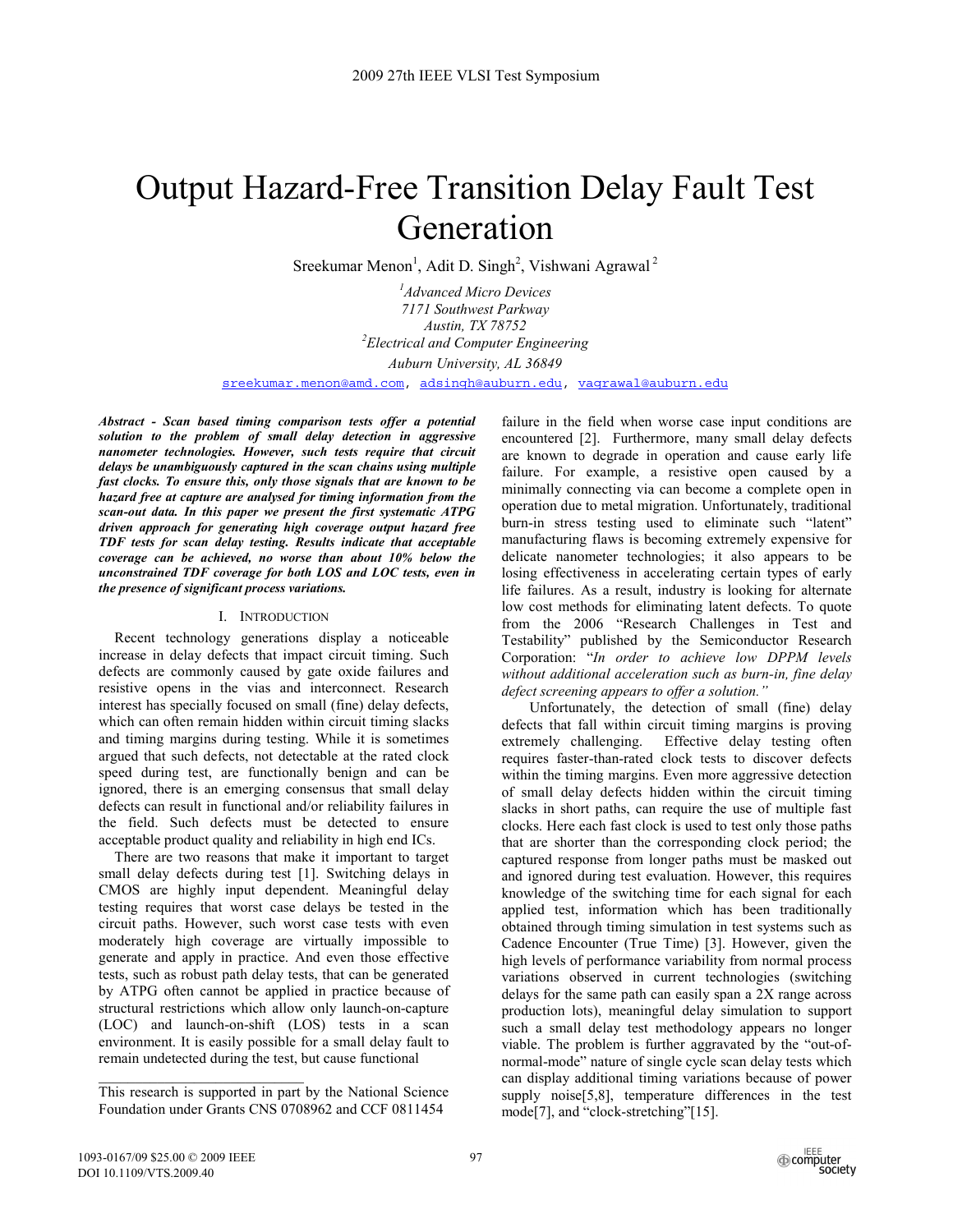An alternative to obtaining the expected switching delays from simulation in faster-than-rated-clock tests is to directly measure and compare such delays in matched ICs to detect delay faults. The Fmax, DDSI [12] and Self Timed [9] techniques are all faster-than-rated clock scan delay test approaches that have been proposed in recent years. The presence of multiple identical cores in state-ofthe-art microprocessors makes a comparison delay test methodology even more attractive [15]. Since the performance of identical circuits located physically close to one another on silicon is generally well matched, except for random with-in die variations, the impact of process variations is minimized in such comparison testing. (It is clearly impossible to distinguish delay defects that fall within random timing variations.) An important additional advantage of such comparison tests is that all "out-ofnormal-mode" effects associated with the scan delay tests equally affect timing in all the matched circuits that are tested and are thereby factored out in the comparison. A timing mismatch beyond the expected normal statistical variations between the matched circuits is an indication of a small delay defect.

While comparing timing between matched cores or die appears to be attractive option for scan based timing tests, it imposes additional restrictions on the delay tests: the applied tests must be hazard free at all observed outputs [6, 12]. This is because the goal of the comparison tests is to compare the observed switching delays in final stable signals at the circuit outputs at the observation time. A hazard can cause the test to record an incorrect and arbitrary value for a signal, leading to false error indications or test escapes.

While there has been some prior work, this paper is the first to present a systematic ATPG based approach for generating output hazard free (OHF) transition delay fault (TDF) test patterns for scan based delay testing. The rest of the paper is organized as follows. Section II reviews prior research related to output hazard free tests. Section III explains our general OHF test generation methodology using standard N-detect TDF ATPG tools. Section IV presents an innovative approach for generating additional diverse (N-detect) TDF tests for launch-on-shift (LOS) and launch-on-capture (LOC) scan delay tests. Also presented are simulation results showing the improved OHF TDF test coverage from this technique. Section V presents coverage results for combined LOS and LOC, and studies the impact of process variation on OHF TDF coverage. The paper concludes with Section VI.

## II. RELATION TO PRIOR RESEARCH

Output hazard free TDF test sets for scan delay testing were first developed and applied in a Philips experiment [6] aimed at studying the potential of detecting "fine" delay defects with appropriate tests. The test generation methodology employed was straightforward. ATPG generated TDF scan delay tests were analysed using a timing simulator, and outputs with potential timing hazards

were masked out. This led to a substantial degradation of TDF coverage, to approximately 40% and 60% for the two test sets considered. However, achieving high coverage was not the aim of this feasibility study. In [10], logical hazard masking was used to obtain output hazard free TDF tests from an initial test set that was generated from random patterns. While somewhat better coverage was reported, the results were still conservative when compared with the coverage that can be obtained if timing information is also taken into consideration. Many potential hazards that are logically possible are in fact filtered out in real circuits because of the actual timing relationship between signals. We present the first ATPG driven output hazard free TDF test generation



**Fig. 1. Min-Max Timing Simulation** 

methodology in this paper, using low cost min-max timing simulation. Our timing simulation also allows for the significant process variations observed in advanced nanometer technologies. The results present here indicate that acceptable coverage can be achieved, no worse than about 10% below the unconstrained TDF coverage for both LOS and LOC tests, even in the presence of realistic process variations.

## III. OUTPUT HAZARD-FREE (OHF) TEST GENERATION METHODOLOGY

Recall that a transition delay fault (TDF) test is a two pattern test  $\langle v_1, v_2 \rangle$  which causes a rising (falling) transition at the target node, while v2 is simultaneously also a stuck-at 0 (stuck-at 1) test for the node. We develop a methodology for Output Hazard-Free Transition Delay Test generation. The basic objective is to generate TDF vectors that detect transition delay faults without generating a hazard on the observed output lines. Hazards may occur on other outputs, but those outputs are masked out and ignored. Test generation proceeds in two steps: conventional TDF test patterns are first generated, then a timing simulator is use to filter out those tests that can potentially display hazards at the output. Additional TDF tests are then generated for the dropped faults, and the process repeated until sufficient coverage is obtained.

Our OHF TDF generation strategy relies heavily on the ability of generating multiple diverse TDF vectors for the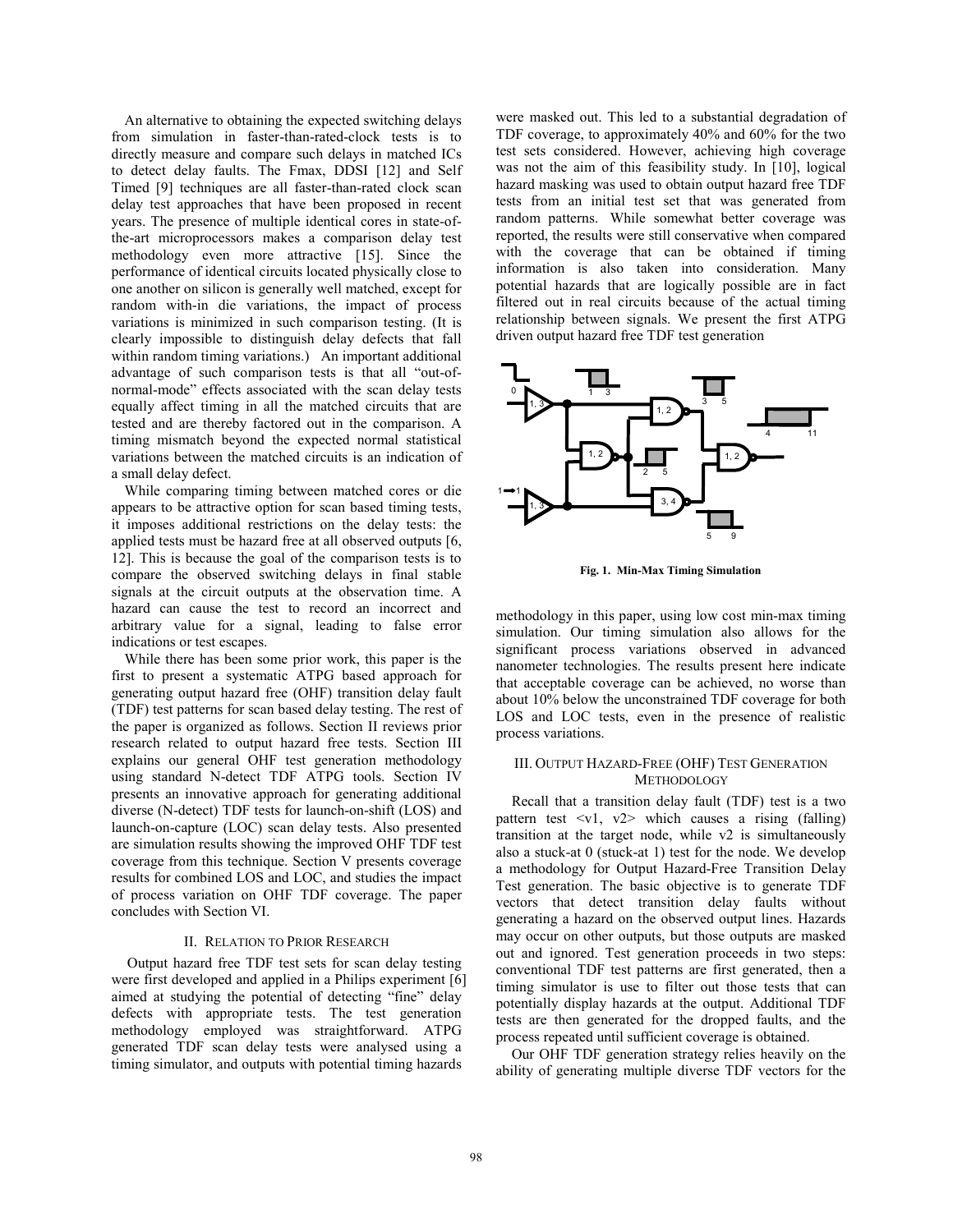same targeted TDF fault so as to maximize the probability of detecting the fault even if many of the tests are invalidated because of output hazards. In the first step, our strategy uses N-detect transition delay vectors generated from conventional TDF ATPG that is configured to favour driving faults effects towards outputs that are statistically observed to have fewer hazards. This test pattern set obtained from TDF ATPG is further augmented by a unique methodology for obtaining additional TDF vectors for the same fault based on stuck-at vectors obtained from n-detect stuck-at ATPG. The stuck-at vectors generated from the conventional ATPG provide the v2 vector in the two pattern TDF delay test,  $\langle v_1, v_2 \rangle$ , for the target fault. The v1 vector to be associated with each v2 is constrained by the structure of scan chains. The techniques for generation of vector v1 depend upon the capture procedures applied in the scan environment. For a Launch-On-Shift (LOS) test, vector v1 for the two pattern delay test is simply obtained by applying a one-bit shift to v2 in the direction opposite to that of the normal scan shift. This v1 however does is not guarantee the desired transition at the target node when applied as an LOS test; several v2 vectors from the N-detect stuck-at set for v2 are therefore tried until the desired TDF test is obtained. For Launchon-Capture (LOC) tests, finding a v1 vector to go with the v2 vector generated by stuck-at ATPG is more challenging; the v1 vector is obtained as a stimulus for the combinational block that leads to the v2 vector as the next state. Our novel ATPG based n-detect TDF test generation methodology creates a richer set of TDF patterns, which are more likely to contain the desired OHF TDF test patterns. OHF TDF test patterns are next selected from candidate TDF test using efficient timing simulation to achieve high coverage tests as described below.

The second step of our test generation methodology involves filtering of the above generated diverse set of transition delay patterns to eliminate those tests that generate hazards at the observed outputs. This filtration is achieved by using a min-max delay simulator developed by other fellow researchers [13]. The min-max simulator uses a bounded delay model, where in each gate is assigned the lower and upper bounds for delay, also called the min-max delay specification [14]. These delays depend on the best and worst case switching delays (gate inertia) for the gate. To define and represent signal timing in the bounded delay model, we use the term ambiguity region. This timing region is shown in Figure 1 as the shaded region at the outputs of the gates. This ambiguity region represents an area of signal uncertainty i.e. the signal may transit in that region, possibly more than once creating a hazard, but the exact timing of the transitions is uncertain. *The simulation makes the conservative assumption that a hazard always occurs at the output of a gate if the ambiguity region is large enough to accommodate the multiple transitions needed to create the hazard*, based on the most favourable (minimum) switching delays for the gate. A circuit output can be termed hazard-free for the TDF test vector applied if there is no possibility of a hazard. On the other hand if the test stimulus applied to the circuit generates hazards on certain output lines, these output lines are masked out and not observed for fault detection. The min-max delay simulator can also be used to deal with performance variability occurring due to manufacturing process by including a tolerance with the use of bounded delay model [13,14]. For the simulations results presented in this paper, this variance is conservatively taken to be 30%, i.e. any switching delay can vary 30% from its nominal value. This min-max modelling approach dramatically decreases the computational complexity that is required to filter transition delay vectors as compared to full circuit SPICE simulation, which is not a feasible option for large circuits.

Because many of the transition delay vectors get invalidated due to potential output hazards detected by the min-max delay simulation and



**Fig. 2. Overview of OHF TDF Test Generation Flow**

filtering procedure, we need N-detect TDF vectors as alternate tests to cover the dropped faults. As outlined above, these are obtained by using our novel techniques to generate multiple TDF test vectors for a given fault.

While standard TDF ATPG can generate N-detect TDF vectors, for both launch-on-shift (LOS) and launch-on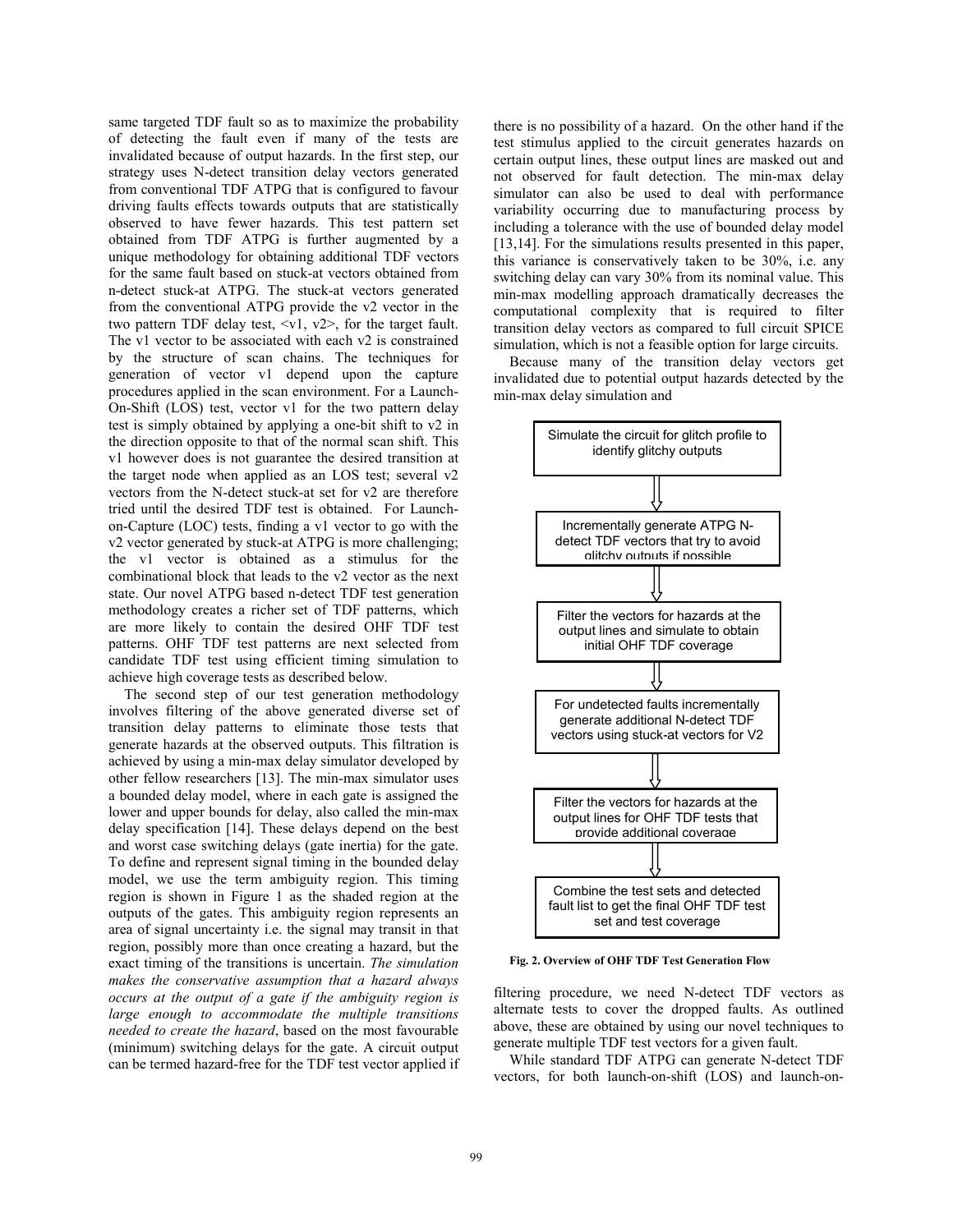capture (LOC) scan delay test, it is usually unable to provide a diverse enough N-detect vector set to give a satisfactory coverage after the vectors are screened for the hazards. Based on observations over many experiments, we have developed an effective method for incrementally creating additional TDF vectors for a given fault. Figure 2 illustrates the step by step procedure for the incremental TDF test generation methodology. The success of this incremental N-detect methodology lies in adapting the ATPG tool towards the constraint posed by the timing screening to detect hazards. This adaptation of the ATPG tool requires a profiling of a circuit for identifying the most glitchy output lines. This profiling is done so as to avoid ATPG effort towards generating transition delay vectors that would propagate the faults through these glitchy output lines. Every circuit undergoes this profiling using a stimulus of 1000 random vectors and the above described min-max delay simulator. We create two versions of every circuit during test generation. One version of the circuit has those lines that have a high likelihood of a hazard (above some threshold) constrained to an 'X'. This constraining of the most glitchy output lines to an unobserved value forces the ATPG to avoid these lines for fault propagation. The second version of the circuit is the normal netlist without any constraint. These two versions of the circuit are provided to the ATPG for transition delay vector generation. We then apply the incremental N-detect transition delay vector generation technique on these two versions of the circuit, at each step (run) first using the glitch constrained version of the circuit, and then the unconstrained version. Our technique involves multiple runs that incrementally use N-detect TDF vector generation. The first run is with N=1 uses TDF vectors generated from the conventional ATPG. The faults that are detected by this run (N=1) are dropped from the undetected fault list and the TDF test patterns from this run saved as the delay test set. The undetected fault list from this run serves as a new fault list for the next run  $(N=2)$ . Thus each run involves dropping of the detected faults, forwarding the undetected fault list to the next run and adding the new OHF TDF vectors to the delay test set. This process is continued until the fault coverage is saturated. The test pattern sets from these multiple runs, on both versions of the circuit, are appended together to yield a comprehensive delay test set.

The above approach of using output constraints and incremental TDF vectors forces the ATPG to generate multiple TDF vectors where needed and enhances the probability of obtaining a high coverage hazard filtered TDF test set. However, using conventional N detect TDF ATPG alone often does not provide a diverse enough set of N-detect TDF vectors as a starting point for obtaining high coverage OHF TDF tests. Therefore, the undetected fault list at the end of this first phase of OHF TDF generation is further also used as the target for incrementally generating additional N-detect TDF vectors, using a novel approach that begins with appropriate stuck-at "seed" vectors as the v2 vectors. (Recall that the v2 vector is a stuck-at 0 for a

slow-to-rise transition fault and stuck-at 1 for a slow-to-fall transition fault.) Such v2 vectors can be easily obtained from conventional N-detect stuck-at ATPG and can be used as the second vector in the basic two pattern  $\langle v1, v2 \rangle$ delay test. The corresponding v1 for each v2 is generated by taking into consideration the structural constraints of launch-on-shift (LOS) and launch-on-capture (LOC) scan test procedures, as explained in the following section. We again use a similar test flow to phase 1, beginning with the same two versions of the circuit obtained by glitch profiling, and incrementally generating additional N-detect TDF tests, first using the constrained circuit if possible, until a test for the target fault is obtained.

IV.ADDITIONAL N-DETECT TDF TEST GENERATION Recall that Launch-on-Shift (LOS) tests involve the use

.**TABLE I: ISCAS 89 COVERAGE RESULTS (LOS and LOC)** 

| Circuit          | <b>OHF TDF</b><br>ATPG |       | Additional<br><b>TDF Tests</b><br>using Stuck-<br>at seeds |       | <b>Total OHF</b><br>TDF<br>Coverage |       | Unconstrained<br>TDF<br>Coverage |       |
|------------------|------------------------|-------|------------------------------------------------------------|-------|-------------------------------------|-------|----------------------------------|-------|
|                  | LOS                    | LOC   | LOS                                                        | LOC   | LOS                                 | LOC   | LOS                              | LOC   |
| S <sub>208</sub> | 57.34                  | 48.92 | 19.67                                                      | 10.31 | 77.01                               | 59.23 | 89.7                             | 74.11 |
| S298             | 60.11                  | 60.45 | 16.44                                                      | 20.89 | 76.55                               | 81.34 | 83.25                            | 82.16 |
| S344             | 67.58                  | 66.78 | 15.4                                                       | 22.45 | 82.98                               | 89.23 | 94.21                            | 93.91 |
| S349             | 66.65                  | 63.56 | 20.37                                                      | 27.56 | 87.02                               | 91.12 | 93.54                            | 93.24 |
| S382             | 50.58                  | 55.42 | 24.25                                                      | 20.67 | 74.83                               | 76.09 | 89.91                            | 82.45 |
| <b>S386</b>      | 61.22                  | 47.87 | 13.09                                                      | 13.44 | 74.31                               | 61.31 | 81.21                            | 83.92 |
| <b>S400</b>      | 62.31                  | 57.28 | 16.78                                                      | 18.51 | 79.09                               | 75.79 | 89.68                            | 85.78 |
| S420             | 47.14                  | 50.13 | 27.63                                                      | 17.36 | 74.77                               | 67.49 | 85.53                            | 83.12 |
| S444             | 56.78                  | 46.14 | 16.39                                                      | 18.58 | 73.17                               | 64.72 | 85.65                            | 78.67 |
| S510             | 60.38                  | 57.88 | 23.44                                                      | 21.28 | 83.82                               | 79.16 | 90.48                            | 89.49 |
| S526             | 54.87                  | 41.35 | 17.22                                                      | 15.78 | 72.09                               | 57.13 | 86.92                            | 83.78 |
| S526n            | 55.23                  | 40.01 | 14.67                                                      | 18.76 | 69.9                                | 58.77 | 86.55                            | 74.94 |
| S641             | 68.86                  | 60.61 | 21.51                                                      | 24.35 | 90.37                               | 84.96 | 95.39                            | 90.35 |
| <b>S713</b>      | 62.11                  | 59.78 | 18.44                                                      | 18.83 | 80.55                               | 78.61 | 89.76                            | 84.14 |
| <b>S820</b>      | 42.39                  | 44.76 | 22.13                                                      | 11.34 | 64.52                               | 56.1  | 80.11                            | 77.12 |
| S832             | 46.77                  | 36.36 | 22.63                                                      | 16.45 | 69.4                                | 52.81 | 79.4                             | 84.64 |
| S953             | 64.51                  | 63.93 | 24.54                                                      | 23.52 | 89.05                               | 87.45 | 94.99                            | 95.53 |
| S1196            | 54.39                  | 49.43 | 23.82                                                      | 23.9  | 78.21                               | 73.33 | 88.21                            | 84.19 |
| S1238            | 53.86                  | 49.54 | 11.47                                                      | 25.57 | 65.33                               | 75.11 | 78.35                            | 85.56 |
| S1423            | 68.76                  | 55.43 | 20.71                                                      | 19.97 | 89.47                               | 75.4  | 96.13                            | 89.26 |
| S1488            | 42.67                  | 57.44 | 24.65                                                      | 17.83 | 67.32                               | 75.27 | 77.58                            | 88.76 |
| S1494            | 46.75                  | 56.79 | 17.21                                                      | 17.24 | 63.96                               | 74.03 | 80.14                            | 91.77 |
| S5378            | 58.76                  | 61.11 | 20.01                                                      | 18.49 | 78.77                               | 79.6  | 93.12                            | 91.55 |
| S9234            | 61.26                  | 48.87 | 18.92                                                      | 164   | 80.18                               | 65.27 | 86.28                            | 83.08 |
| S13207           | 68.54                  | 58.34 | 19.21                                                      | 21.27 | 87.75                               | 79.61 | 90.77                            | 84.74 |
| S15850           | 61.22                  | 53.16 | 17.69                                                      | 16.82 | 78.91                               | 69.98 | 88.88                            | 70.03 |
| Ave.             | 57.7                   | 53.5  | 19.6                                                       | 19.1  | 77.3                                | 72.7  | 87.5                             | 84.9  |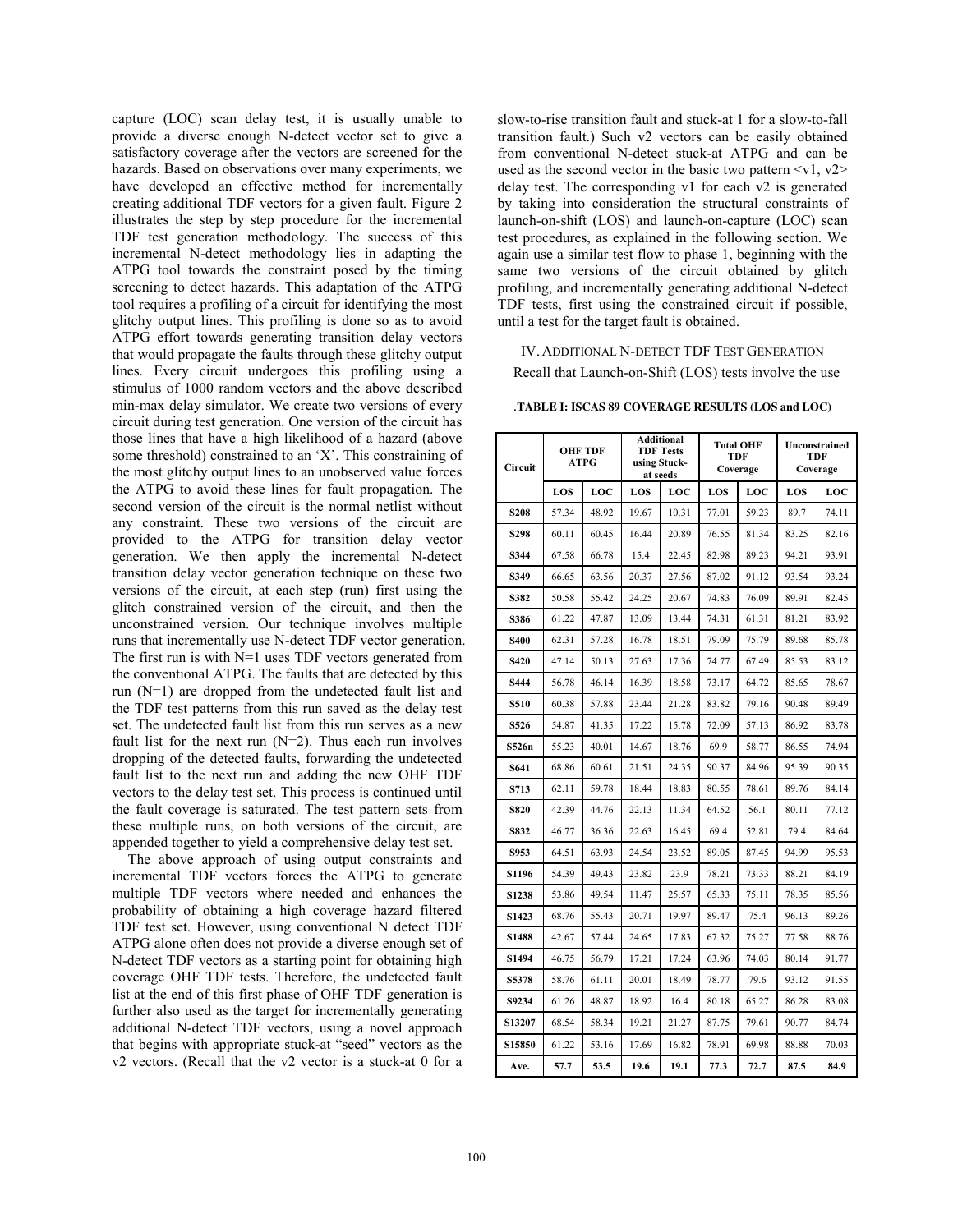of the two pattern  $\langle v_1, v_2 \rangle$  tests for transition delay faults, where v2 is a one-bit scan shift vector for v1. A hazard can potentially be generated by the applied two pattern tests and can be propagated (sensitized) to the observed output, resulting in the test being invalidated as an output hazard free (OHF) delay test. Therefore it is essential to generate multiple diverse (N-detect) two-pattern TDF vectors for each fault, biased to propagate fault effects to outputs that do not have a hazard, if an OHF test is to be obtained with high probability. We use an innovative technique for incrementally generating additional N-detect TDF vectors for a given fault to achieve this objective, starting from Ndetect stuck-at vectors. The targeted faults are from the undetected fault set of the first phase that directly used conventional TDF ATPG to generate OHF test vectors.

The stuck-at 0 fault at the fault site is first targeted to obtain v2 for a slow-to-rise transition and the stuck-at 1 test is targeted for a slow-to-fall transition. These stuck-at

### **TABLE II: EFFECT OF VARIATION ON COVERAGE (LOC+LOS)**

| Circuit     | 10%   | 20%   | 30%   | 40%   | 50%   |
|-------------|-------|-------|-------|-------|-------|
| <b>S208</b> | 84.34 | 81.48 | 80.95 | 76.45 | 74.83 |
| S298        | 89.32 | 87.24 | 86.67 | 84.57 | 78.46 |
| S344        | 92.05 | 91.73 | 91.73 | 88.47 | 83.64 |
| S349        | 94.13 | 93.86 | 93.86 | 91.12 | 88.67 |
| S382        | 79.56 | 79.56 | 78.42 | 76.85 | 74.66 |
| S386        | 80.64 | 78.83 | 76.86 | 74.18 | 73.43 |
| <b>S400</b> | 82.78 | 82.05 | 81.31 | 79.64 | 78.58 |
| <b>S420</b> | 84.78 | 81.61 | 77.89 | 75.18 | 72.53 |
| S444        | 78.57 | 77.15 | 76.03 | 71.22 | 69.45 |
| S510        | 87.53 | 85.16 | 85.3  | 81.42 | 78.67 |
| S526        | 82.57 | 79.32 | 74.68 | 71.18 | 71.18 |
| S526n       | 76.23 | 74.74 | 73.14 | 71.37 | 69.45 |
| S641        | 94.12 | 93.57 | 93.57 | 89.23 | 88.57 |
| S713        | 89.23 | 86.28 | 85.48 | 83.51 | 81.74 |
| <b>S820</b> | 72.18 | 71.46 | 70.11 | 67.33 | 64.95 |
| S832        | 77.18 | 75.68 | 74.56 | 70.14 | 68.3  |
| S953        | 92.78 | 92.64 | 92.15 | 89.31 | 87.45 |
| S1196       | 85.31 | 84.5  | 83.22 | 81.65 | 74.37 |
| S1238       | 83.01 | 81.99 | 81.18 | 79.08 | 73.61 |
| S1423       | 95.45 | 94.13 | 93.71 | 87.1  | 82.78 |
| S1488       | 83.52 | 81.49 | 80.03 | 79.67 | 77.31 |
| S1494       | 81.76 | 79.08 | 79.53 | 77.45 | 75.41 |
| S5378       | 86.65 | 85.1  | 84.46 | 82.35 | 82.35 |
| S9234       | 88.28 | 87.91 | 87.68 | 85.72 | 84.01 |
| S13207      | 89.12 | 89.75 | 89.75 | 80.66 | 80.05 |
| S15850      | 85.35 | 84.23 | 83.34 | 78.64 | 76.43 |
| Ave.        | 85.25 | 83.87 | 82.91 | 79.75 | 77.34 |

vectors are then used as vector v2 in a TDF test pattern pair  $\langle v_1, v_2 \rangle$ . A possible candidate for the corresponding v1 vector for the target LOS TDF test is simply obtained by a one bit shift in the direction opposite to that of the normal scan shift. However, not all such v1 vectors yield a TDF test for the fault because in some cases the  $\langle v1, v2 \rangle$  vector pair may not activate (launch) the desired transition at the fault site. This necessitates working with N-detect stuck-at tests for  $v2$  and fault simulating them to see which  $\langle v1, v2 \rangle$ pairs yield the desired TDF tests. These generated tests are then further filtered for hazards to obtain OHF TDF tests. This technique for generating multiple TDF test vectors for a target fault using stuck-at vectors as v2 is incorporated in the same incremental N-detect TDF test filtering strategy explained earlier. This results in a diverse pattern set which increases the possibility of obtaining a hazard-free delay test.

Launch-on-capture  $\langle v1, v2 \rangle$  TDF tests are somewhat more difficult to generate from a v2 seed vectors generated using N-detect stuck-at ATPG. The LOC test requires that the vector v1 must be the stimulus to the circuit such that v2 would be the expected response. Therefore to generate the v1 vector corresponding to a target v2, we use the v2 values as constraints and again employ stuck-at ATPG to generate the corresponding v1 stimulus (while additionally constraining the fault site during v1 application to ensure that  $\langle v_1, v_2 \rangle$  launches the required transition at the fault site). The obtained stimulus completes our required  $\langle v_1 \rangle$ , v2> delay test set. These tests are then again filtered for hazards and the same test flow used again as for ATPG generated N-detect TDF tests.

 Table 1 presents the OHF TDF coverage obtained from simulation of ISCAS 89 circuits for both LOS and LOC tests. Column 2 shows the saturated OHF TDF coverage from filtering N-detect TDF vectors directly obtained from the off the shelf TDF ATPG tool. Column 3 shows the additional coverage obtained from new TDF vectors generated by using stuck-at vectors (from stuck-at ATPG) as the v2 seed. Column 4 gives the total OHF TDF coverage. The results clearly show the value of the additional N-detect TDF tests generated by our innovative approach based on stuck-at v2 seed vectors in significantly boosting the attainable coverage. Overall all output hazard free (OHF) TDF coverage is only about 10% below the unconstrained coverage.

## V. LOC + LOS COVERAGE AND PROCESS VARIATION

 Recall that in our min-max timing simulations used to eliminate the possibility of hazards on circuits outputs, we have in Table I conservatively allowed for a 30% random variability in the delays associated with individual transitions from their nominal (min-max) values. Table 2 shows the effect of changing this variation on test coverage. The columns in Table 2 show combined LOC+LOS coverage for a varying range of variability factors. Combining the two types of scan tests improves overall delay coverage; however LOS scan tests require a high